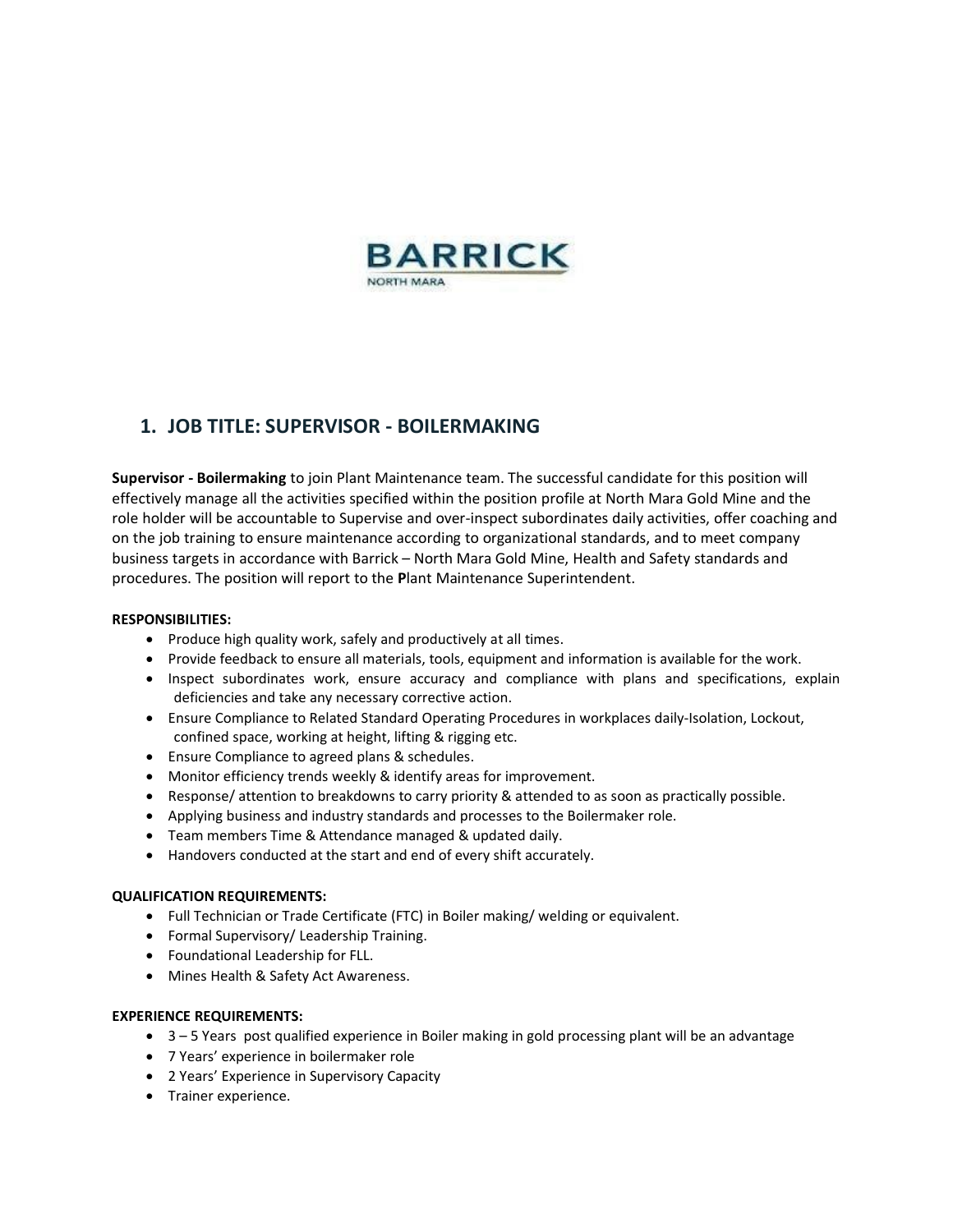• Engineering Project experience

**WHAT WE CAN OFFER YOU:**

- **A comprehensive compensation package including bonuses and benefits,**
- **Ability to make a difference and lasting impact.**
- **Work in a dynamic, collaborative, progressive, and high-performing team.**
- **Opportunities to grow and learn with the industry colleagues are endless.**

#### **HOW TO APPLY:**

**Applicants are invited to submit their CV's/Resume's, careful read application guidelines**

- **Rename your CV in this format CV - YOUR FULL NAME**
- **Indicating the role title "Supervisor Boilermaking " in the subject of your email**
- **Send your application via e-mail to: nmrecruitment@barrick.com**

If you are not contacted by Carrick - North Mara Gold Mine LTD within thirty (30) days after the closing date, you should consider your application as unsuccessful. Short listed candidates may be subjected to any of the **following: security clearance; competency assessment; physical capability assessment, reference checking.**

**Please forward applications before 22nd May, 2022**

BEWARE Of Fraudulent activities! NMGML does not receive money in exchange for a job position. Should you be asked for money in exchange for a job offer or suspect such activity, please report this immediately to our **compliance Hotline, by calling Toll-Free Number +1-877-246-5399 or through www.barrickgold.ethispoint.com.**

# **2. JOB TITLE: Underground Mine Foreman**

**North Mara Gold Mine Limited** is seeking to recruit **Underground Mine Foreman** to join Underground Production team. The successful candidate will be responsible for all UG operation, to ensure safety is managed, and overall development performance is monitored and efficient. Ensure that any non-conforming items (Quality and quantity) are immediately isolated and reported for corrective action to be taken. The position will report to the **Underground Production Superintendent.**

### **RESPONSIBILITIES:**

- Provide leadership and direction to the mine operations team.
- Ensure the Mine Production Manager and Mine Supervisors are provided with consistent leadership at all times.
- Ensure the operation meets safety targets through support of the lead indicator systems and enforcement of standard operating procedures.
- Ensure the operation meets production targets through support of the planning systems, particularly daily, weekly and monthly planning and reporting.
- Foster a team working environment to ensure cooperation between departments.
- Develop mine team workforce and mentor potential successors for the position.
- Provide leadership and support to the Continuous Improvement program and Training group, who report to this position.
- Daily record-keeping of completed work.
- Ensure site is set up correctly and in compliance with safety regulations and guidelines.